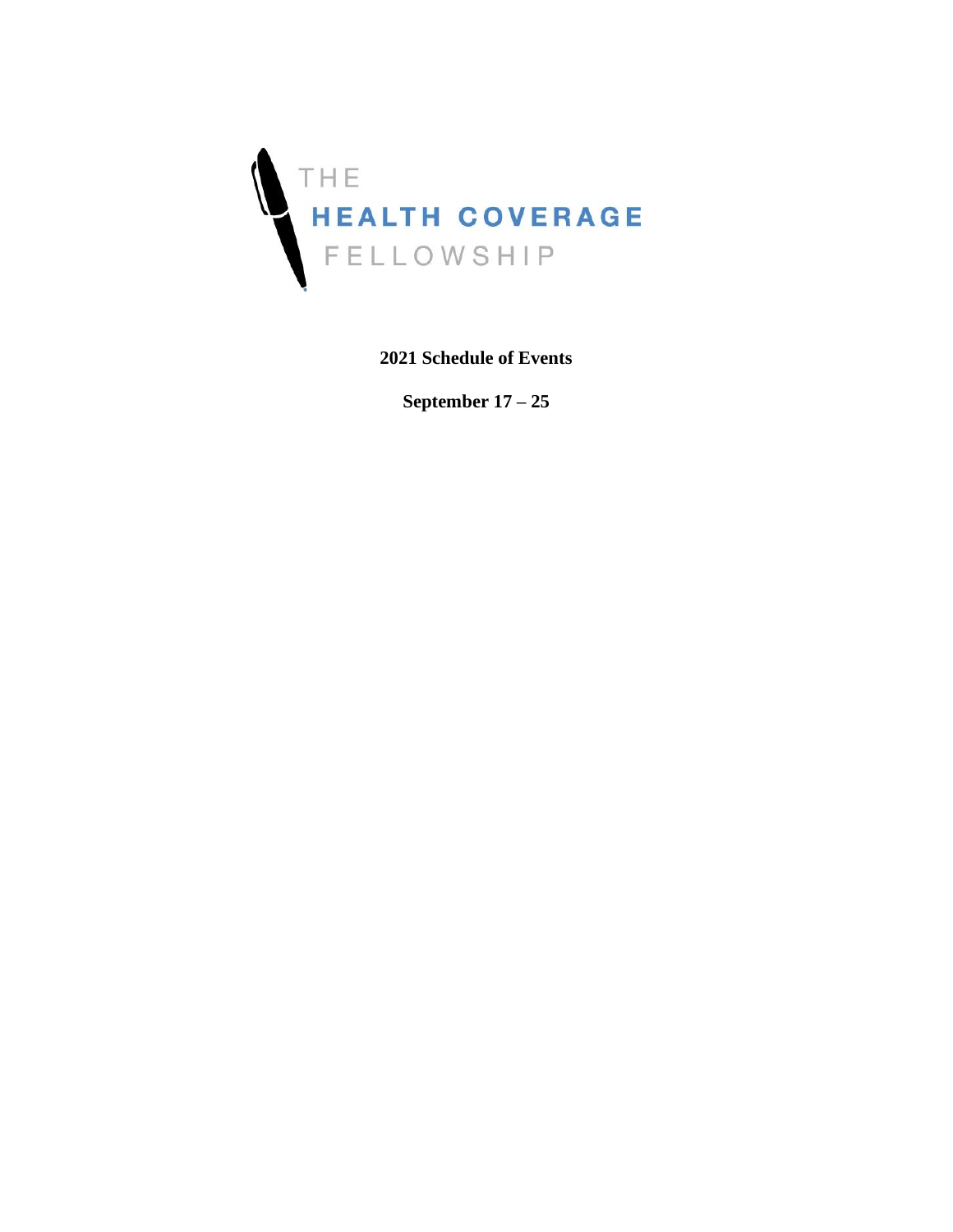## **Friday, September 17: The kickoff**

4:45-6 p.m.: Orientation meeting for fellows

6-8:30 p.m.: Evening program

Introduction of the fellowship: **Audrey Shelto**, President, Blue Cross Blue Shield of Massachusetts Foundation

Introduction of the fellows and keynote speaker: **Larry Tye**, Fellowship Director

**2021 Fellows**: Brianna Abbott of the *Wall Street Journal,* Benjamin Bragdon of the *Kennebec (Maine) Journal/Morning Sentinel*, Jenna Carlesso of the *Connecticut Mirror*, Caroline Covington of Texas Standard-KUT Radio, Alli Fam of New Hampshire Public Radio, Beth Healy of WBUR Radio in Boston, Ana Ibarra of *CalMatters*, Nadia Kounang of CNN, Fenit Nirappil of the *Washington Post*, Deanna Pan of the *Boston Globe*, Jennifer Portman of *USA Today*, and Will Stribling of *Mississippi Today.* 

## Keynote**:** *Healing Journalism*

**Judy Woodruff,** the anchor and managing editor of the PBS NewsHour, may be the most trusted journalist in America. A veteran of NBC, CNN and Bloomberg, she has moderated presidential debates, produced documentaries, advocated for the rights of women and of families with spina bifida, taught courses on both politics and the media, and written a memoir.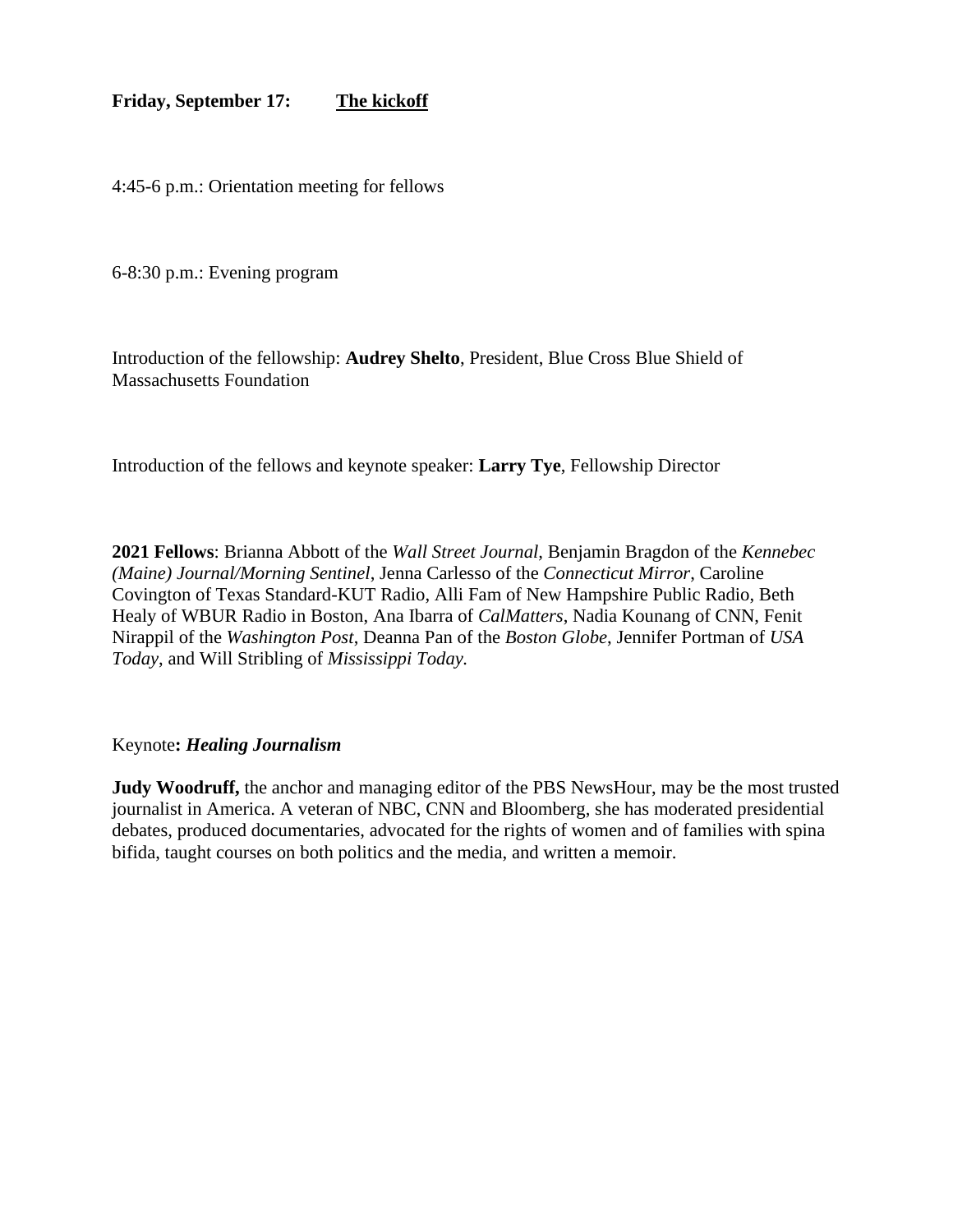## **Saturday, September 18: Pointing the way**

| 9-10:15 a.m.          | Side-by-side and up closer                                                                                                                                                                                                                                                                                                                                                                                |
|-----------------------|-----------------------------------------------------------------------------------------------------------------------------------------------------------------------------------------------------------------------------------------------------------------------------------------------------------------------------------------------------------------------------------------------------------|
|                       | An inspired journalistic couple talks about lessons from the past and for<br>the future. Judy Woodruff was mainly in broadcast. Her husband Al<br>Hunt cut his reportorial teeth in print, spending much of his career in the<br>Washington bureau of the Wall Street Journal.                                                                                                                            |
| 10:30-11:45 a.m.      | Can the public's health survive climate change?                                                                                                                                                                                                                                                                                                                                                           |
|                       | Not unless we act fast, say Drs. Georges Benjamin and Aaron Bernstein<br>and Senator Ed Markey. Benjamin has spent 20 years running the<br>American Public Health Association. Bernstein runs the Center for<br>Climate, Health, and the Global Environment at the Harvard School of<br>Public Health. Markey, the junior senator from Massachusetts, is a<br>longtime leader in battling climate change. |
| Noon-1:45 p.m.        | Laying out the challenges                                                                                                                                                                                                                                                                                                                                                                                 |
|                       | Few people have thought more creatively about what lies ahead in health<br>care than our two guests: Drew Altman is president and CEO of the<br>Kaiser Family Foundation. Wright Lassiter III is President and CEO of<br>Henry Ford Health System and incoming chair of the American Hospital<br>Association.                                                                                             |
| $2-5:30$ p.m.         | Rest up, work out, cool down.                                                                                                                                                                                                                                                                                                                                                                             |
| 5:45 'til we're full: | <b>Clambake</b>                                                                                                                                                                                                                                                                                                                                                                                           |
|                       | We get to know one another over classic New England fare, cooked in<br>and, if our finicky New England weather allows, eaten out.                                                                                                                                                                                                                                                                         |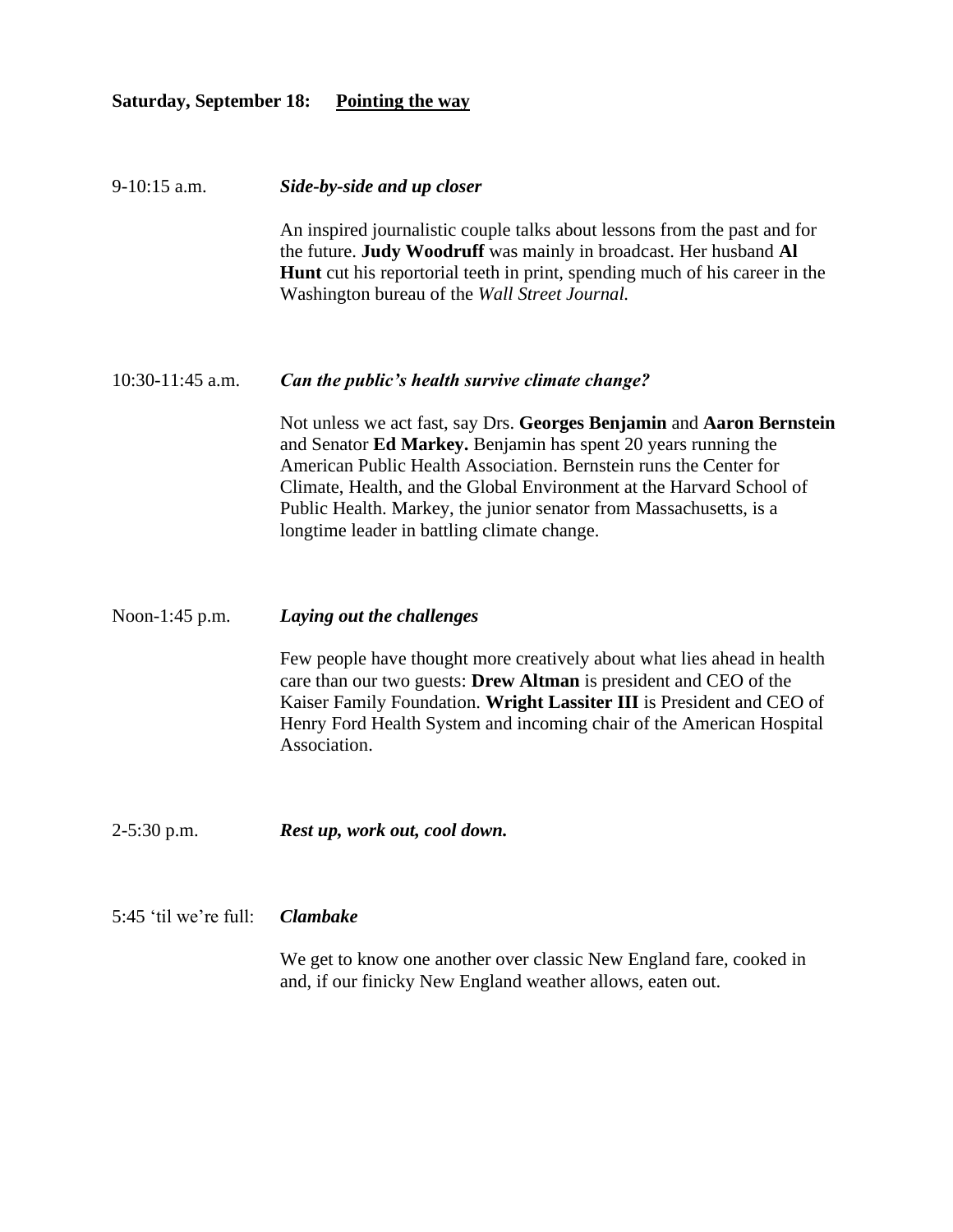## **Sunday, September 19: Worrying about forgetting and about a place to sleep**

## 11 a.m.-1 p.m. *Alzheimer's and other aging challenges*

Over lunch, we discuss challenges of aging with **Andrew Dreyfus,**  president of Blue Cross Blue Shield of MA; **Dr**. **Douglas Kiel,** director of musculoskeletal programs at the Marcus Institute for Aging Research; and **Yakeel Quiroz-Gaviria**, director of Mass. General Hospital's Multicultural Alzheimer's Prevention Program.

### 1:15-5:15 p.m. *Down time*

We catch our breaths and get ready for the long night ahead – exercising, napping or whatever we want.

## 5:30-7:30 p.m. *Homelessness: Who, why and what to do*

Setting a context for what we'll see on Boston's streets are Boston Health Care for the Homeless Program (BHCHP) Medical Director **Denise De Las Nueces,** Pine Street Inn Director **Lyndia Downie,** Boston Shelter Commission Director **Jim Greene,** Boston EMS Chief **Jim Hooley**, former National Institute of Mental Health director Dr. **Tom Insel,** former MA public health commissioner and HHS assistant secretary **Howard Koh,** and BHCHP President **Jim O'Connell.**

#### 8:30 p.m.-midnight *Street stories*

We ride with the Pine Street vans or EMS ambulances, or divide into groups to tour the McInnis House respite center or the streets of Boston on foot.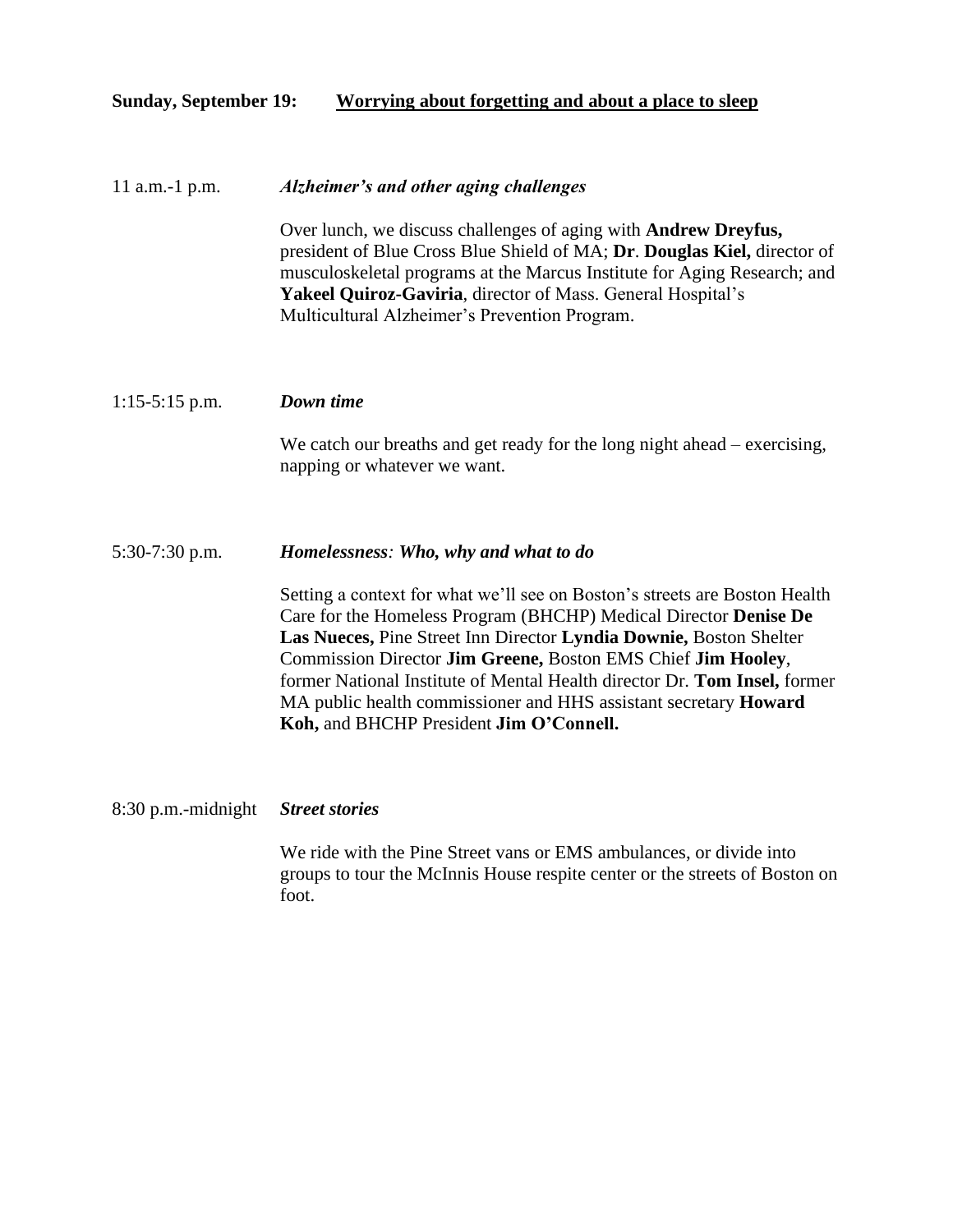## **Monday, September 20: Gains and gaps in mental health**

#### 9-10:45 a.m. *The big picture*

Dr. **Joshua Gordon** is director of the National Institute of Mental Health. Dr. **Tom Insel** was Gordon's predecessor at NIMH and is now developing a non-profit digital publication focusing on mental health.

#### 11 a.m.-1:15 p.m. *Suicide: An epidemic and an enigma*

**Matthew Nock**, a psychologist at Harvard and MacArthur fellow, is researching ways to predict and prevent suicides. Dr. **Jordan Smoller**, head of psychiatric genetics at MGH, is studying how big data and genomics can identify suicide risks. **Rheeda Walker,** a psychologist at the University of Houston, focuses on preventing suicides among African Americans.

#### 4:15-5:45 p.m. *Meditations*

We get a hands-on look at complementary medicine with **Sarah Ernst-Edwards** and **Lisa Gorman** from 360 NeuroMuscular Therapy, Reiki practitioner **Judith Frazier**, **Chris Householder and Rachel Jenkins** from Perfect Postures**, Lisa Keyes** from Dedham Acupuncture, Dr. **Darshan Mehta** from the Benson-Henry Mind-Body Institute, and **David Sholemson** of 3 Body Healing Arts.

#### 6-8 p.m. *Health care as a civil right*

Our dinner speaker, *New York Times Magazine* writer **Nikole Hannah-Jones,** helped launch the *1619 Project,* which inspired a fiery national debate on racism and won her the 2020 Pulitzer Prize for commentary. Three years before, she won a MacArthur genius grant.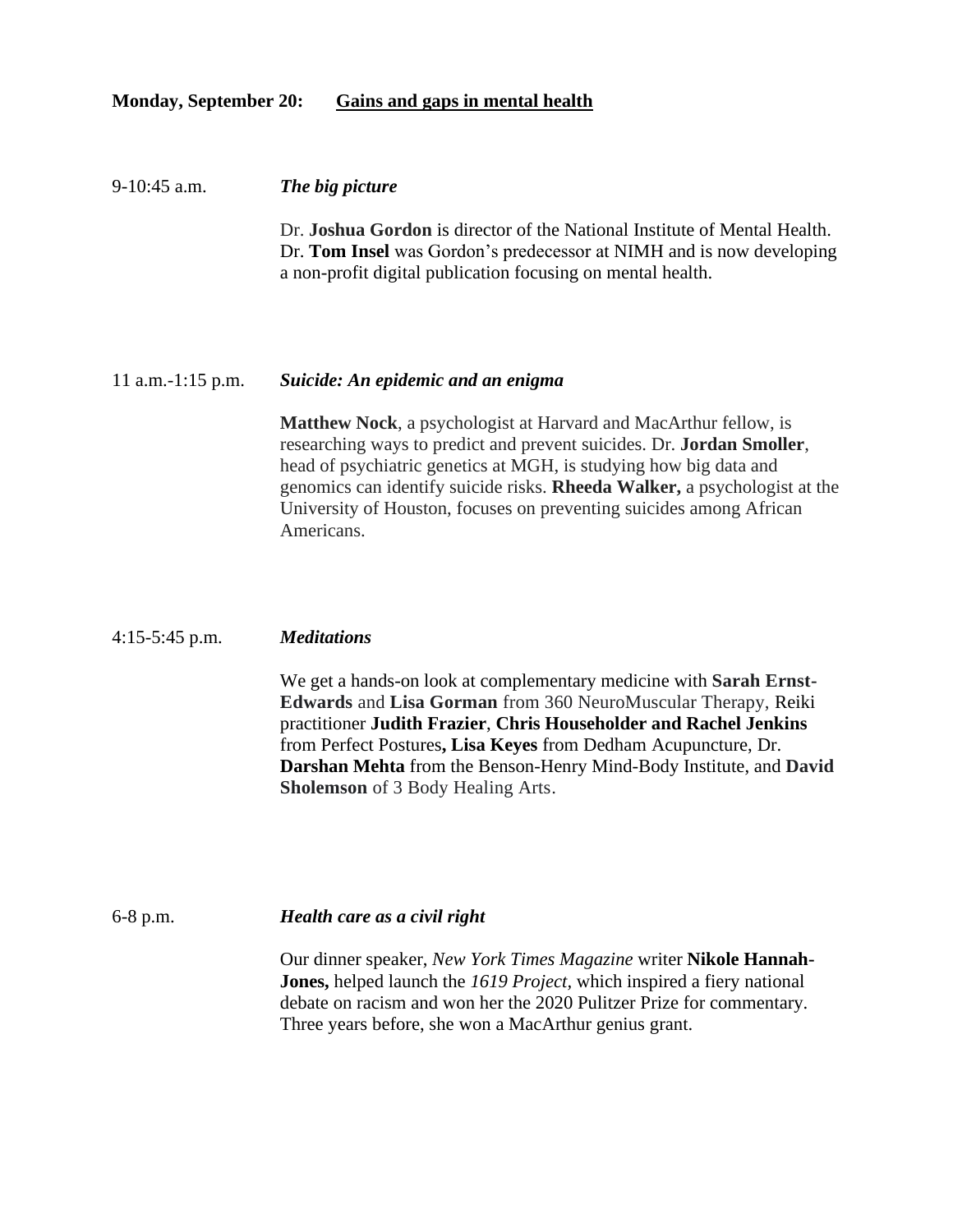## **Tuesday, September 21: It's Epidemic**

8:30-10 a.m. *New ways to understand and attack obesity*

Dr. **Dariush Mozaffarian** is dean of Tufts School of Nutrition Science. Dr. **Walter Willett** is professor of epidemiology and nutrition at Harvard T.H. Chan School of Public Health.

11:15 a.m.-1 p.m. *New ways to see and battle the opioid epidemic*

**Haner Hernandez** is in recovery from addiction and an addiction counselor. Dr. **Ayana Jordan** is an addiction psychiatrist at Yale Medical School and runs its Global Mental Health Program. Dr. **Nora Volkow**  heads the National Institute on Drug Abuse.

## 4-5 p.m. *Debrief*

We talk among ourselves about what we've seen and heard, and start thinking about how to translate that into stories.

5-7 p.m. *Med errors and mea culpas*

Over dinner, we focus on medical errors and patient safety. Dr. **Amy Boutwell** is president of Collaborative Healthcare Strategies. **Linda Kenney** is director of peer support at the Betsy Lehman Center for Patient Safety. Dr. **Rick van Pelt** is vice president of clinical practice transformation at the University of Alabama-Birmingham Health System.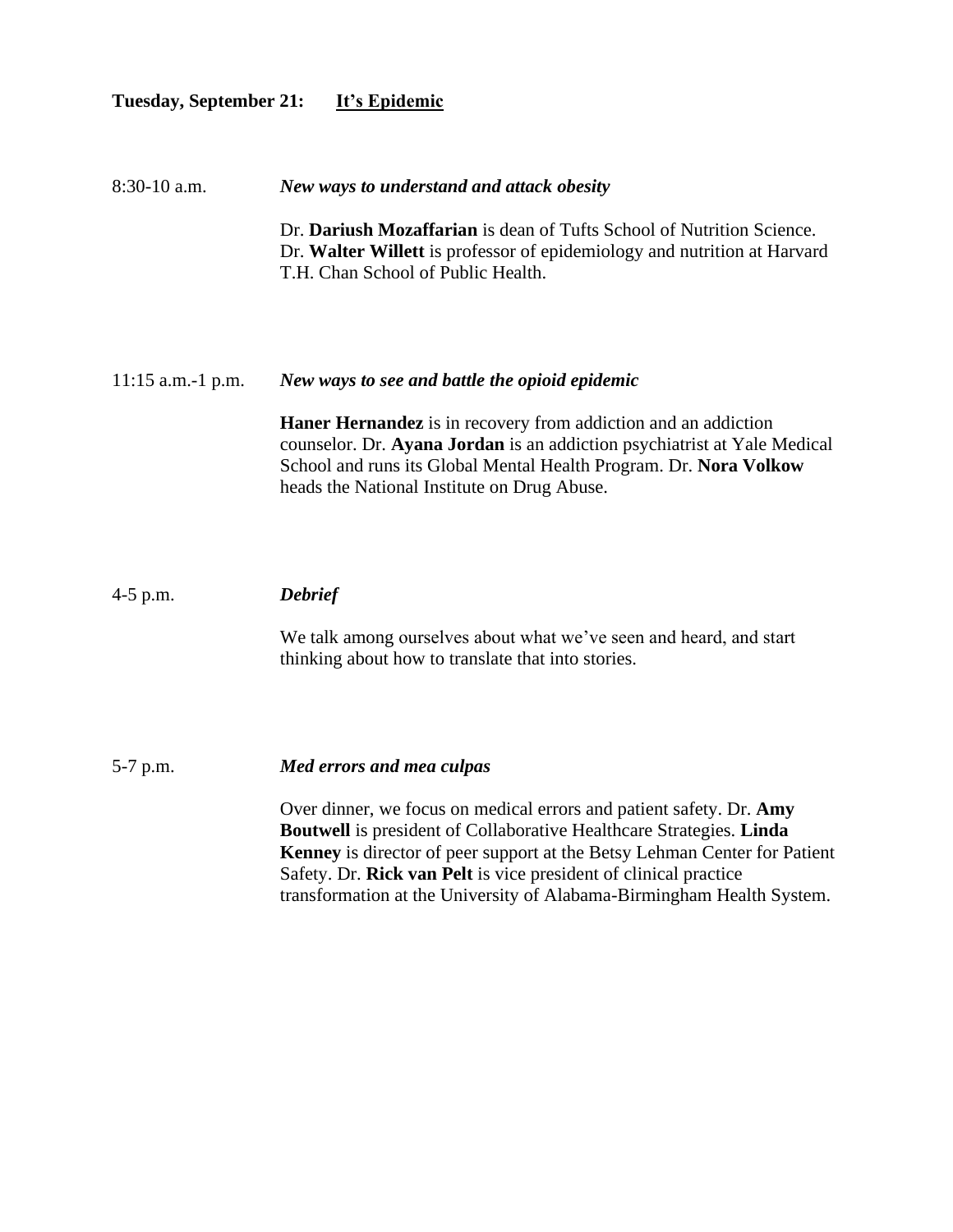## **Wednesday, September 22: The Era of the Virus**

# 8:45-10:15 a.m. *A view from the homefront* We talk about lessons from the pandemic that need to be applied now with **Dr. Mandy Cohen**, North Carolina's secretary of health and human services; California Congresswoman **Anna Eshoo,** who chairs the powerful Subcommittee on Health; and Dr. **Elisabeth Rosenthal,** editorin-chief of Kaiser Health News.

## 10:30-12:30 p.m. *Sounding alarms abroad*

We extract lessons for the future from countries that handled the pandemic right – and those that demonstrably didn't. Dr. **David Heymann** is former chairman of Public Health England and was a senior official at the WHO and CDC. **John Nkengasong** is director of the Africa CDC. **Jennifer Nuzzo** is chief epidemiologist at the Johns Hopkins Covid-19 Testing Insights Initiative.

1-3 p.m. *Controlling Covid and whatever comes next*

We look at divergent strategies for staying safe, now and forever, with CDC Director **Rochelle Walensky**.

5 p.m.-last out *1918, 2004, 2007, 2013, 2018 and 2021!*

We head to Fenway to tour the park with Sox President **Sam Kennedy,**  and *Boston Globe* baseball writers **Peter Abraham** and **Alex Speier**, then watch Boston crush the New York Mets, with guests including **Kitty and Michael Dukakis**, **Jim O'Connell** and others.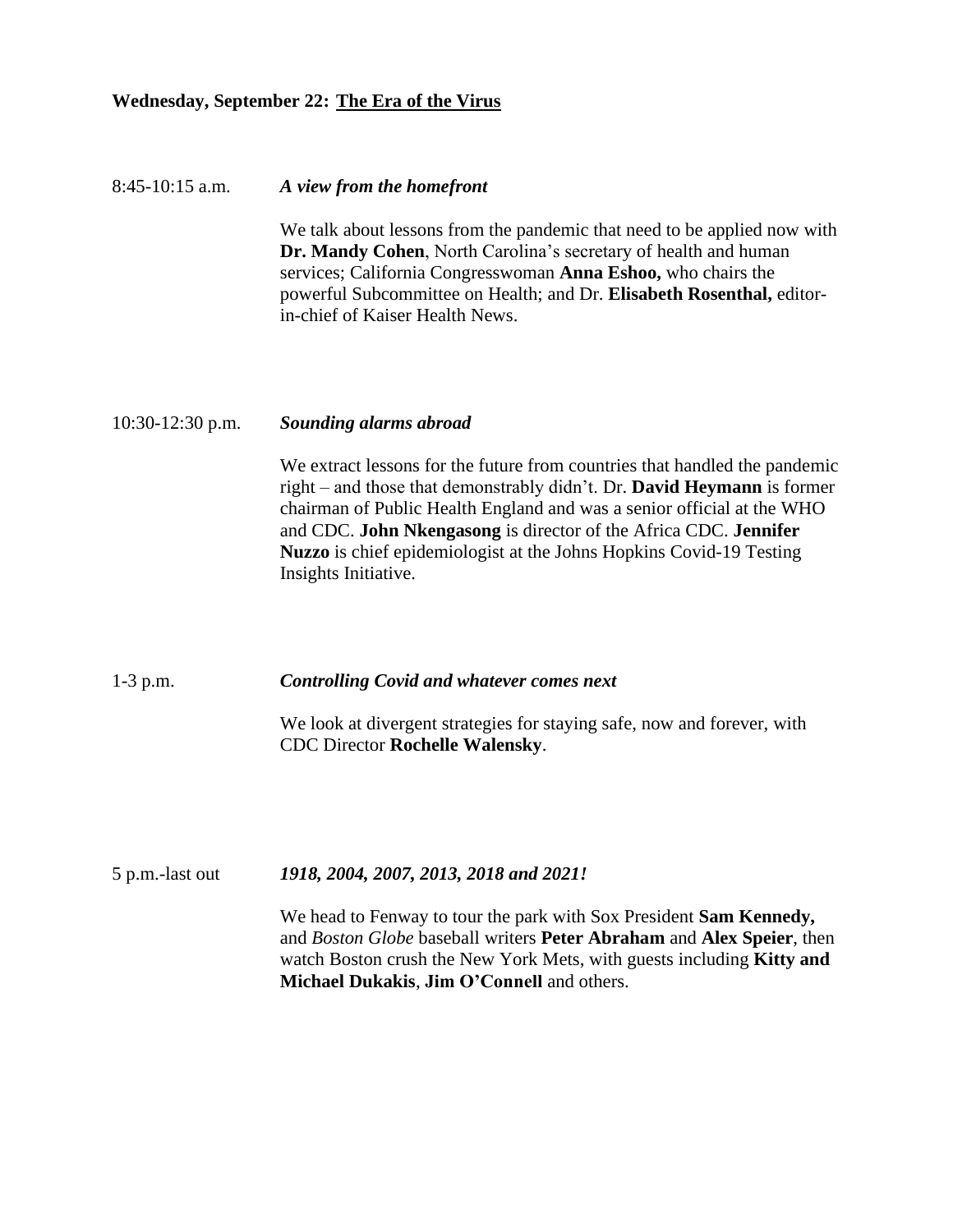## **Thursday, September 23: Stories that need telling inside medicine and out**

## 10-11:45 a.m. *Cutting-edge health challenges*

**Diane Davey,** director of McLean Hospital's Obsessive Compulsive Disorders Unit, introduces us to her program and residents. Others visit Mass General's Cancer Center, where director **Daniel Haber** takes us on a guided tour of the latest in oncology research. At the Ragon Institute we learn about the wars against HIV, Covid and other diseases from Director **Bruce Walker** and his colleagues **Amy Barczak** and **Doug Kwon**. At Whittier Street Health Center, CEO **Frederica Williams** show as well as tell us about their push for health equity and social justice, and at Fenway Health, EVP **Carl Sciortino** does the same.

## 12:30-2:00 p.m. *Beyond the pandemic – a world of public health challenges*

Over lunch, we hear about new directions in public and oral health from Boston University School of Public Health Dean **Sandro Galea** and Tufts School of Dental Medicine Dean **Nadeem Karimbux**.

2:15-5:45 p.m. *An afternoon off*

You earned it. Shop or swim, sleep or play tourist.

6-8 p.m. *Long-form storytelling*

**Deb Brody** is the publisher at Houghton Mifflin Harcourt. **Lucy Cleland**  is a literary agent at Boston-based Kneerim & Williams. **Margaret Engel** directs the Alicia Patterson Journalism Foundation. Nobel Laureate **Paul Krugman'**s latest book is *Arguing with Zombies.*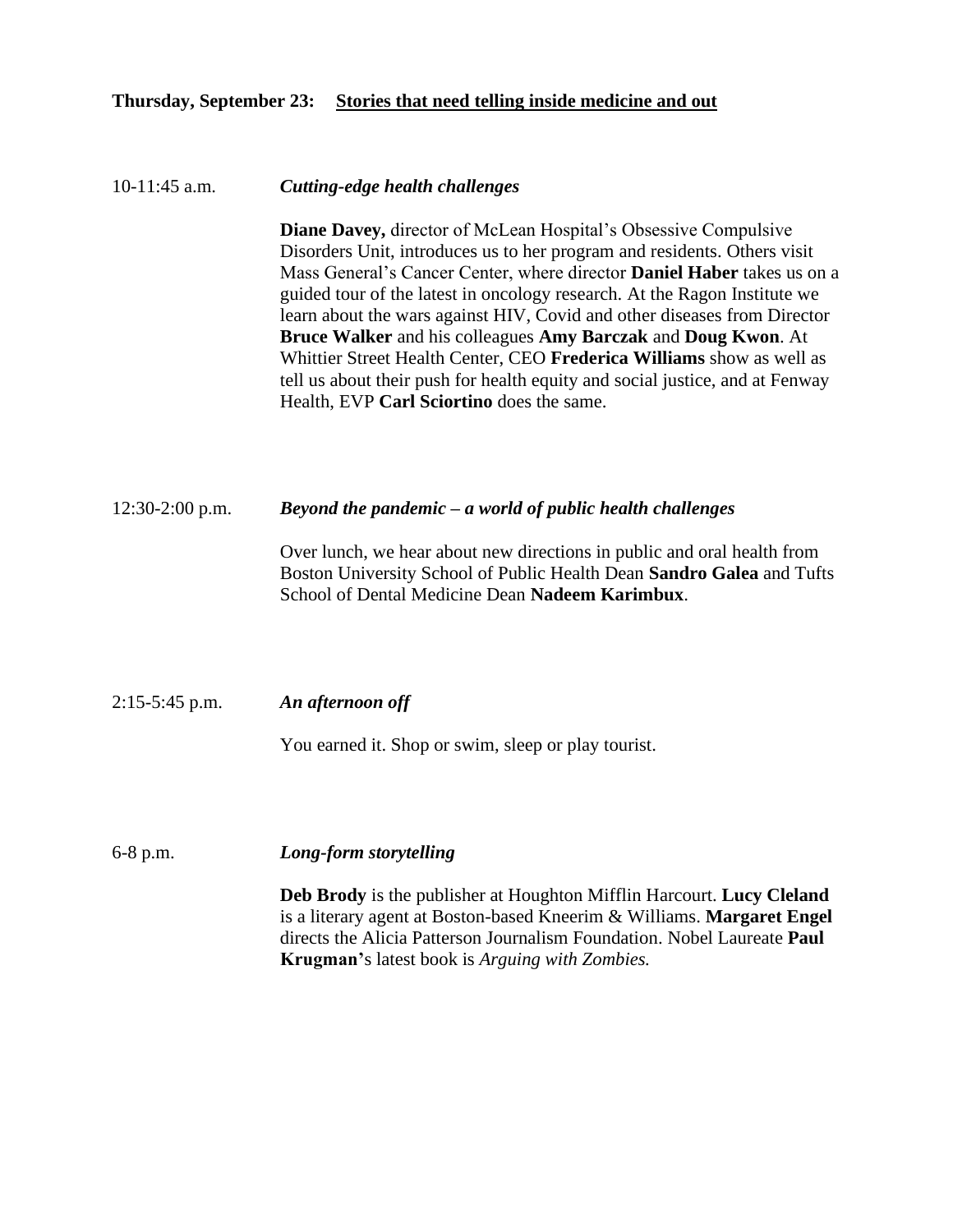## **Friday, September 24: The art and science of reporting**

| 8:30-10 a.m.      | Why we do it                                                                                                                                                              |
|-------------------|---------------------------------------------------------------------------------------------------------------------------------------------------------------------------|
|                   | Over breakfast, Paul Krugman reminds us why journalism matters.                                                                                                           |
| 10:15 a.m.-noon   | Digging deep                                                                                                                                                              |
|                   | Two of the New York Times' best investigative reporters - Pulitzer-<br>winning Sharon LaFraniere and paradigm-shifting Sarah Kliff - tell us<br>how they do what they do. |
|                   |                                                                                                                                                                           |
| $12:45-2:15$ p.m. | Making sense of the data                                                                                                                                                  |
|                   | Charlie Ornstein is a managing editor at ProPublica, a Pulitzer Prize<br>winner and an expert on data-driven journalism.                                                  |
| 2:30-5:30 p.m.    | Take a break.                                                                                                                                                             |
| 5:45-9:30 p.m.    | <b>Toasting our time together</b>                                                                                                                                         |
|                   | With a surprise guest $(s)$ .                                                                                                                                             |